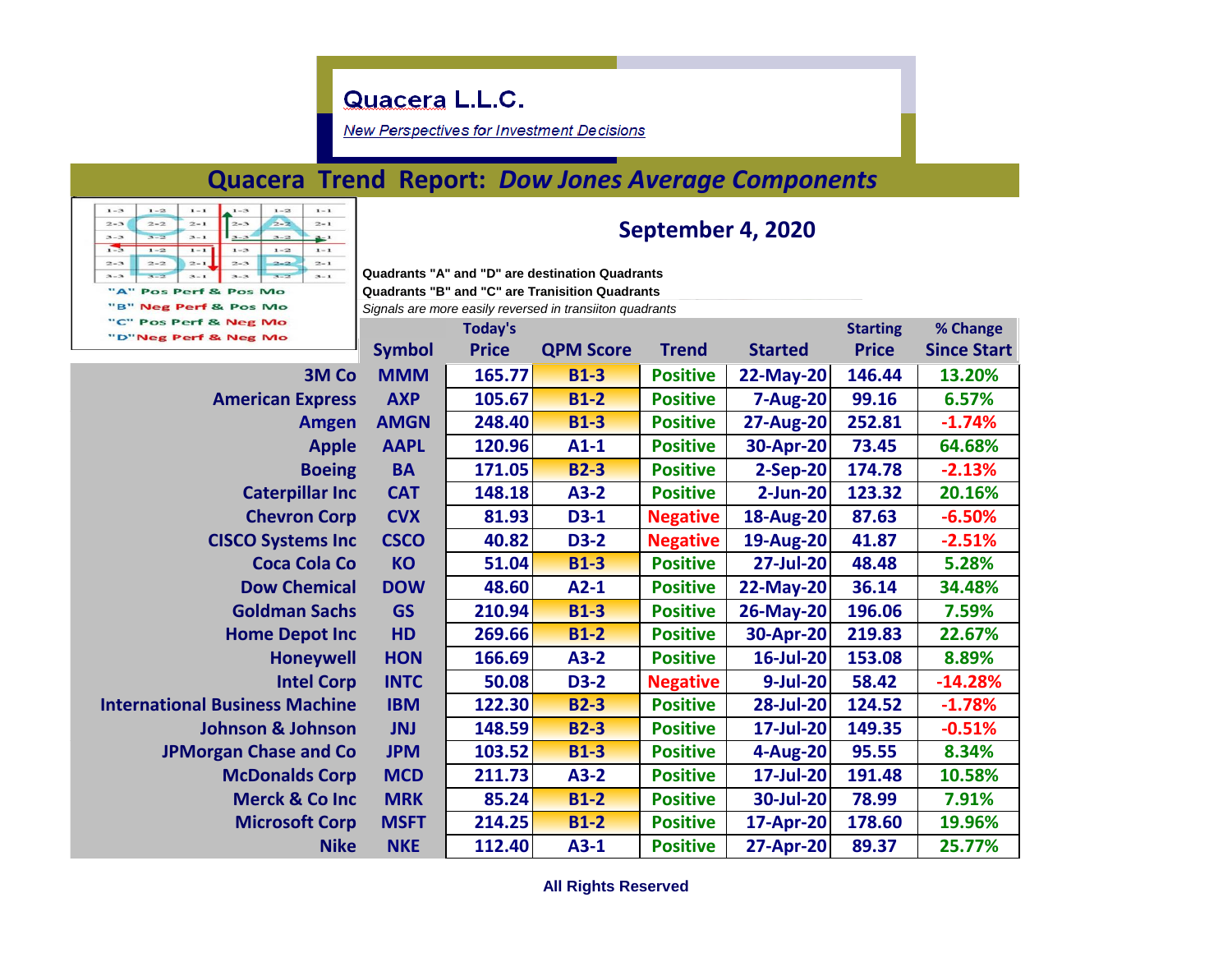# Quacera L.L.C.

**New Perspectives for Investment Decisions** 

| <b>Procter &amp; Gamble Co</b>     | <b>PG</b>  | 137.96 | $A3-2$      | <b>Positive</b> | 12-Jun-20       | 115.62 | 19.32%    |
|------------------------------------|------------|--------|-------------|-----------------|-----------------|--------|-----------|
| Salesforce.com                     | <b>CRM</b> | 254.70 | $A1-1$      | <b>Positive</b> | $6$ -May-20     | 163.67 | 55.62%    |
| <b>Travelers Companies Inc.</b>    | <b>TRV</b> | 116.57 | <b>B2-3</b> | <b>Positive</b> | $2-Sep-20$      | 117.48 | $-0.77%$  |
| <b>United Healthcare</b>           | <b>UNH</b> | 312.00 | <b>B1-3</b> | <b>Positive</b> | 23-Apr-20       | 285.33 | 9.35%     |
| <b>Verizon Communications Inc.</b> | VZ         | 60.48  | <b>B1-3</b> | <b>Positive</b> | 30-Jul-20       | 57.30  | 5.55%     |
| Visa                               | V          | 204.66 | $B1-2$      | <b>Positive</b> | <b>7-May-20</b> | 182.72 | 12.01%    |
| <b>Walgreen Boots</b>              | <b>WBA</b> | 36.89  | $D3-1$      | <b>Negative</b> | <b>7-Jul-20</b> | 42.22  | $-12.62%$ |
| <b>Walmart</b>                     | <b>WMT</b> | 142.83 | $A3-2$      | <b>Positive</b> | $13$ -Jul-20    | 129.52 | 10.28%    |
| <b>Walt Disney</b>                 | <b>DIS</b> | 131.99 | $A3-1$      | <b>Positive</b> | 20-May-20       | 119.92 | 10.07%    |
|                                    |            |        |             |                 |                 |        |           |

| <b>Dow Jones Industrial Average</b>         | <b>DJIA</b>  | 28133.31       | $B1-2$ | <b>Positive</b>                        | 22-May-20 24465.16 |                                | 14.99% |  |
|---------------------------------------------|--------------|----------------|--------|----------------------------------------|--------------------|--------------------------------|--------|--|
| NASDAQ OTC Composite NASDAQ   11313.14      |              |                | $A3-2$ | <b>Positive</b>                        | 27-Apr-20 8730.16  |                                | 29.59% |  |
| <b>S&amp;P 500 Composite</b>                | <b>SP500</b> | <b>3426.96</b> | $B1-2$ | <b>Positive</b>                        | 4-May-20 2842.74   |                                | 20.55% |  |
| Quacera L.L.C.                              |              |                |        | Glenn Holderreed www.glenn@quacera.com |                    |                                |        |  |
| 417 Mace Blvd. Suite J #135 Davis, CA 95618 |              |                |        |                                        |                    | John King www.john@quacera.com |        |  |

#### *Quacera Daily Momentum Summary -Dow Jones Components*



**All Rights Reserved**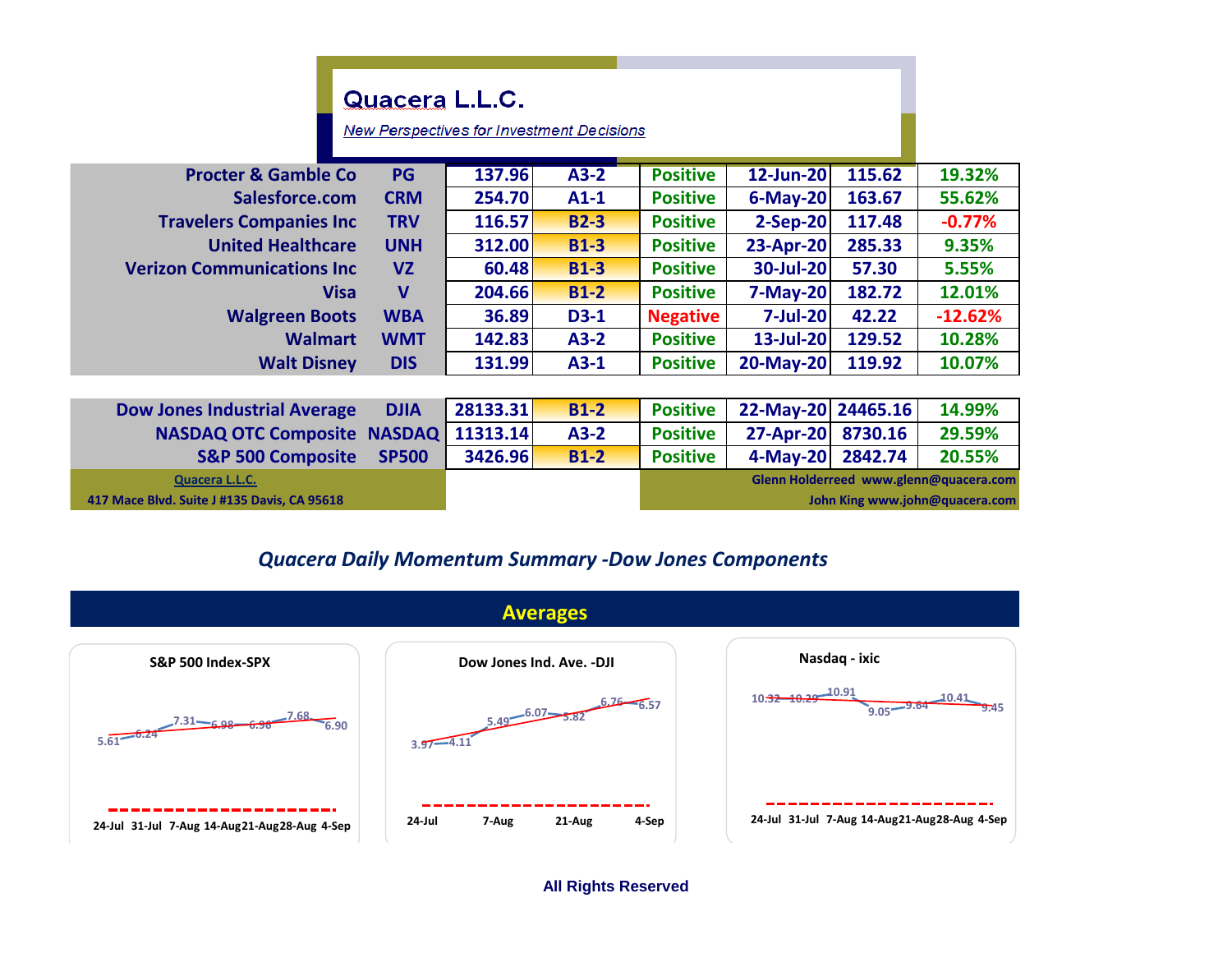

**Dow Jones Average Components**

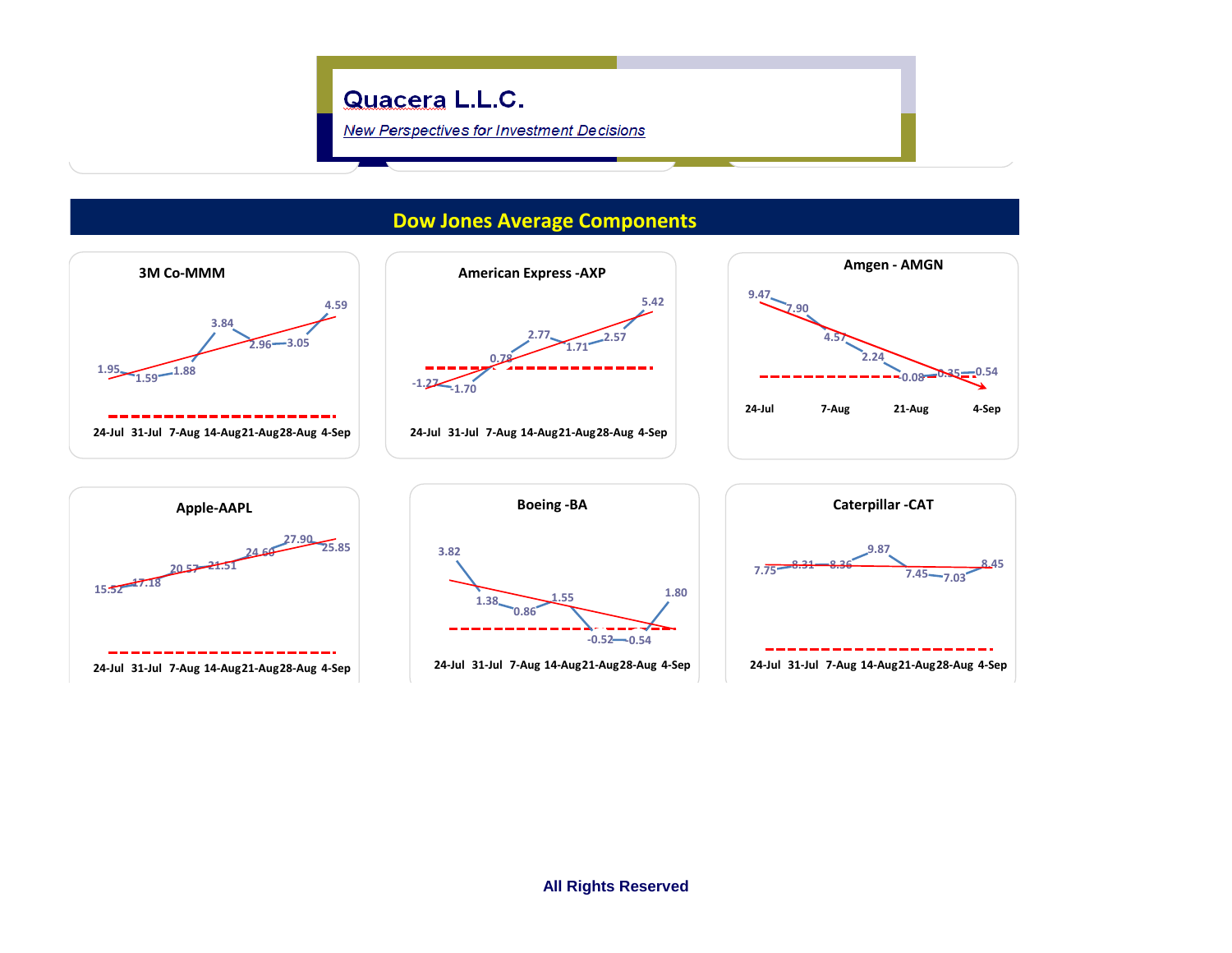

**All Rights Reserved**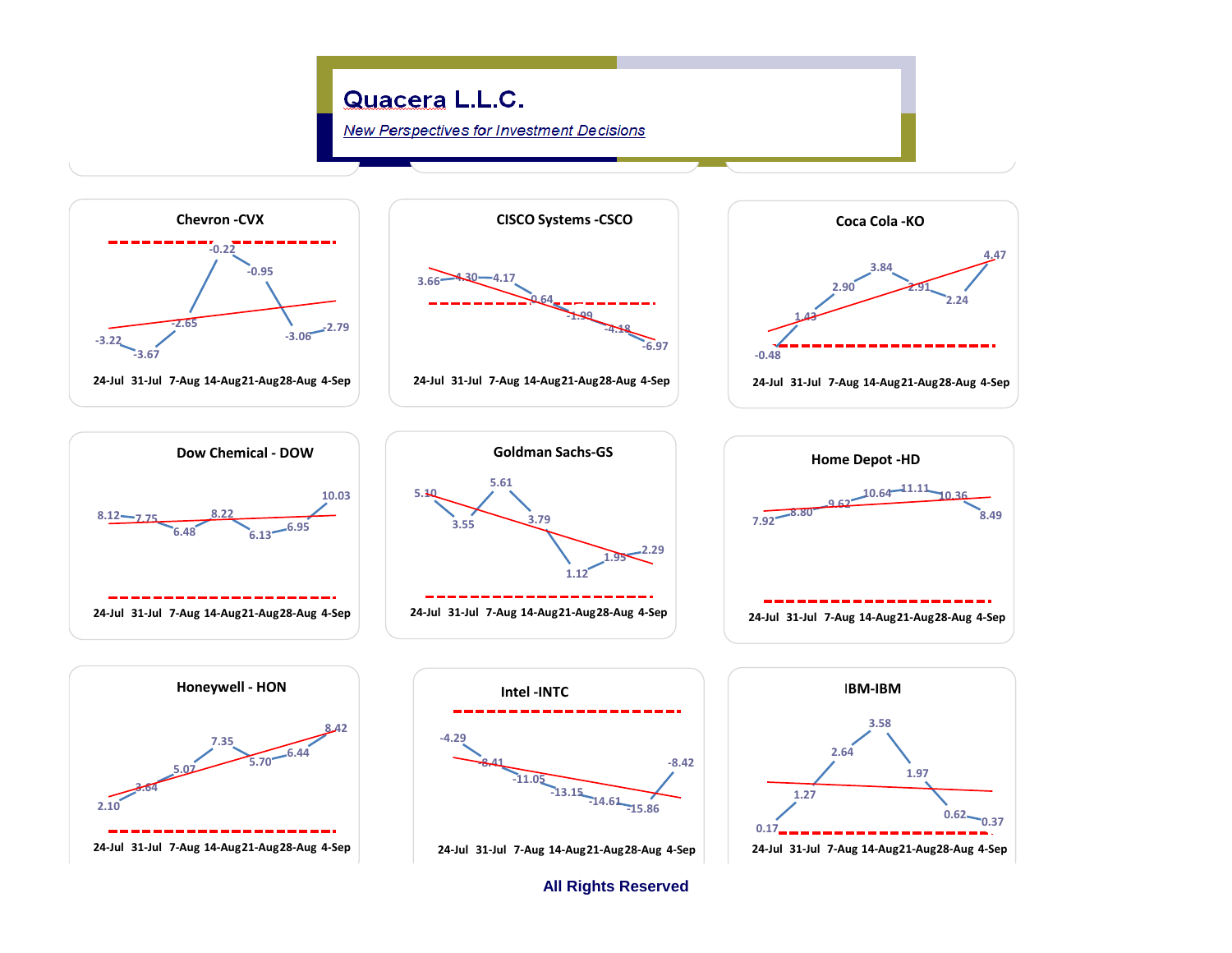

**All Rights Reserved**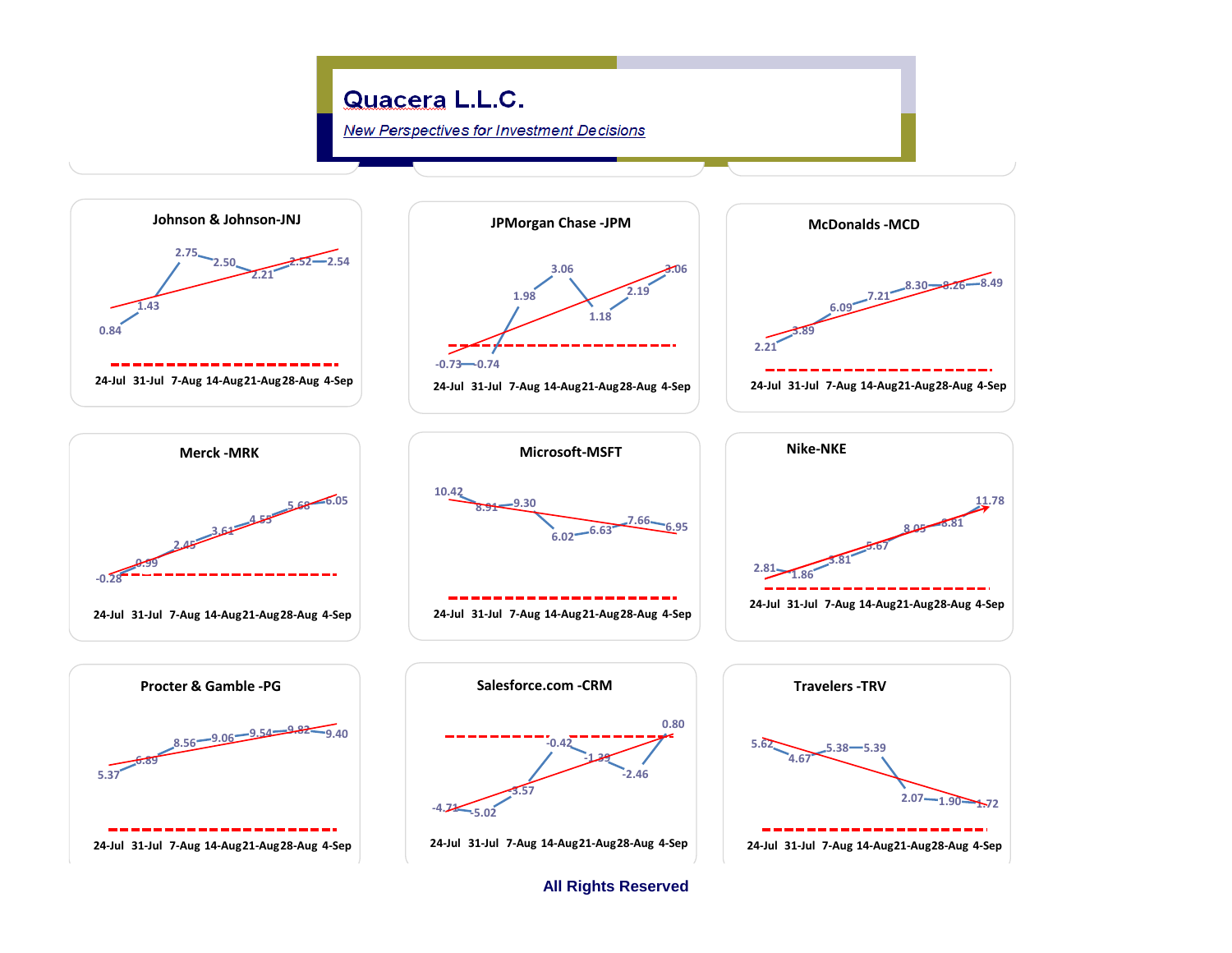